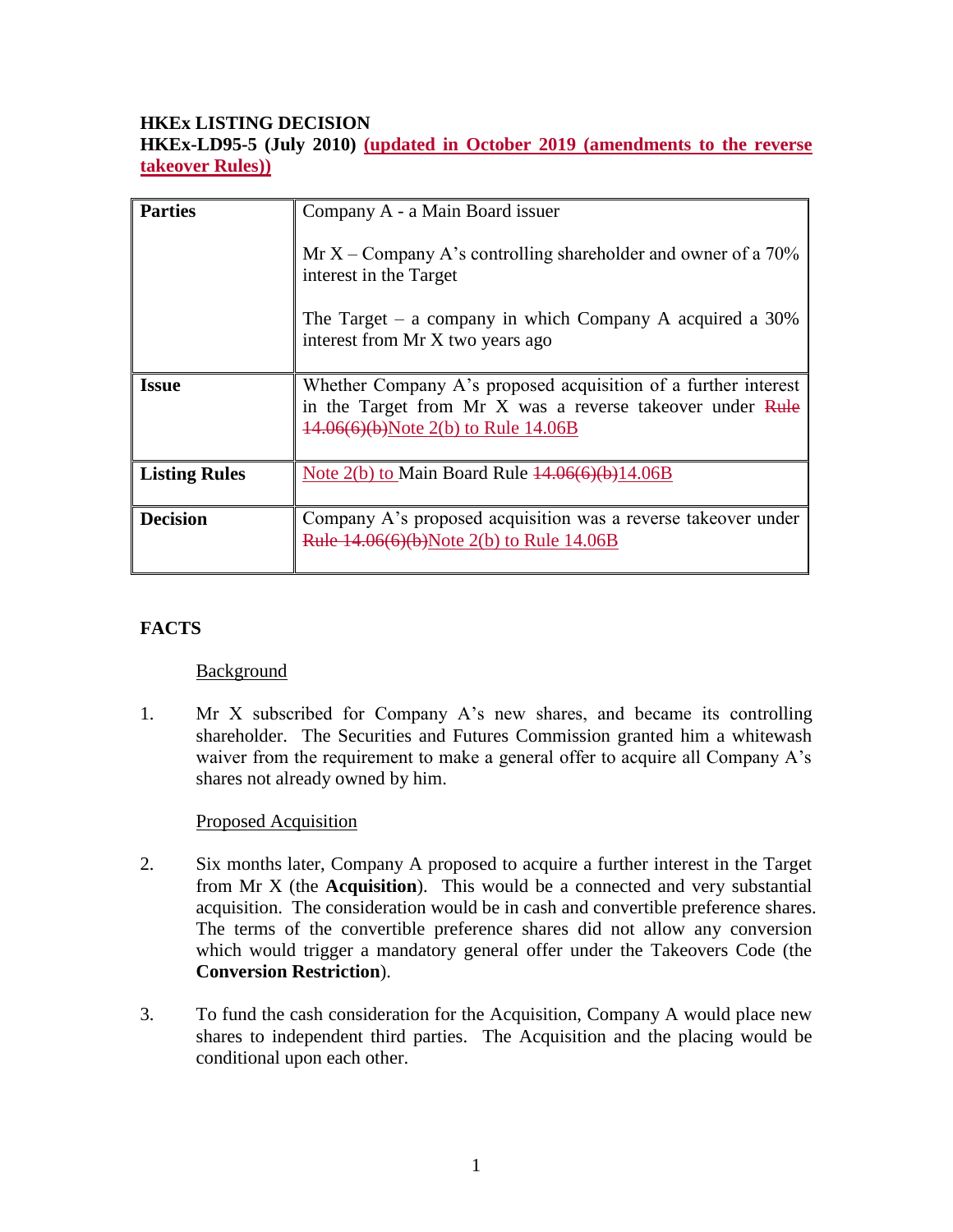- 4. After completion of the placing and the Acquisition, Mr X's interest in Company A would drop below 30% and he would cease to be Company A's controlling shareholder but remain its single largest shareholder.
- 5. Company A sought the Exchange's confirmation whether the Acquisition would be a reverse takeover under Rule 14.06(6)(b). Company A considered that it was not because:
	- a. Given (i) the conditionality of the Acquisition and the placing and (ii) the Conversion Restriction, Mr X would cease to be the controlling shareholder on their completion.
	- b. It was implicit under Rule 14.06(6)(b) that for the Rule to apply, the issuer's controlling shareholder from whom the issuer was acquiring an asset had to remain in control of the issuer after the acquisition. Accordingly, the Rule would not apply because of paragraph 5a above.
	- c. The Acquisition would expand, and not change, Company A's business activities.

## **APPLICABLE LISTING RULES**

6. Rule 14.06(6) defines a "reverse takeover" as:

an acquisition or a series of acquisitions of assets by an issuer which, in the opinion of the Exchange, constitutes, or is part of a transaction or arrangement or series of transactions or arrangements which constitute, an attempt to achieve a listing of the assets to be acquired and a means to circumvent the requirements for new applicants set out in Chapter 8 of the Exchange Listing Rules. A "reverse takeover" normally refers to:

- …
- (b) acquisition(s) of assets from a person or a group of persons or any of his/their associates pursuant to an agreement, arrangement or understanding entered into by the listed issuer within 24 months of such person or group of persons gaining control (as defined in the Takeovers Code) of the listed issuer (other than at the level of its subsidiaries), where such gaining of control had not been regarded as a reverse takeover, which individually or together constitute(s) a very substantial acquisition.  $\dots \dots$ ".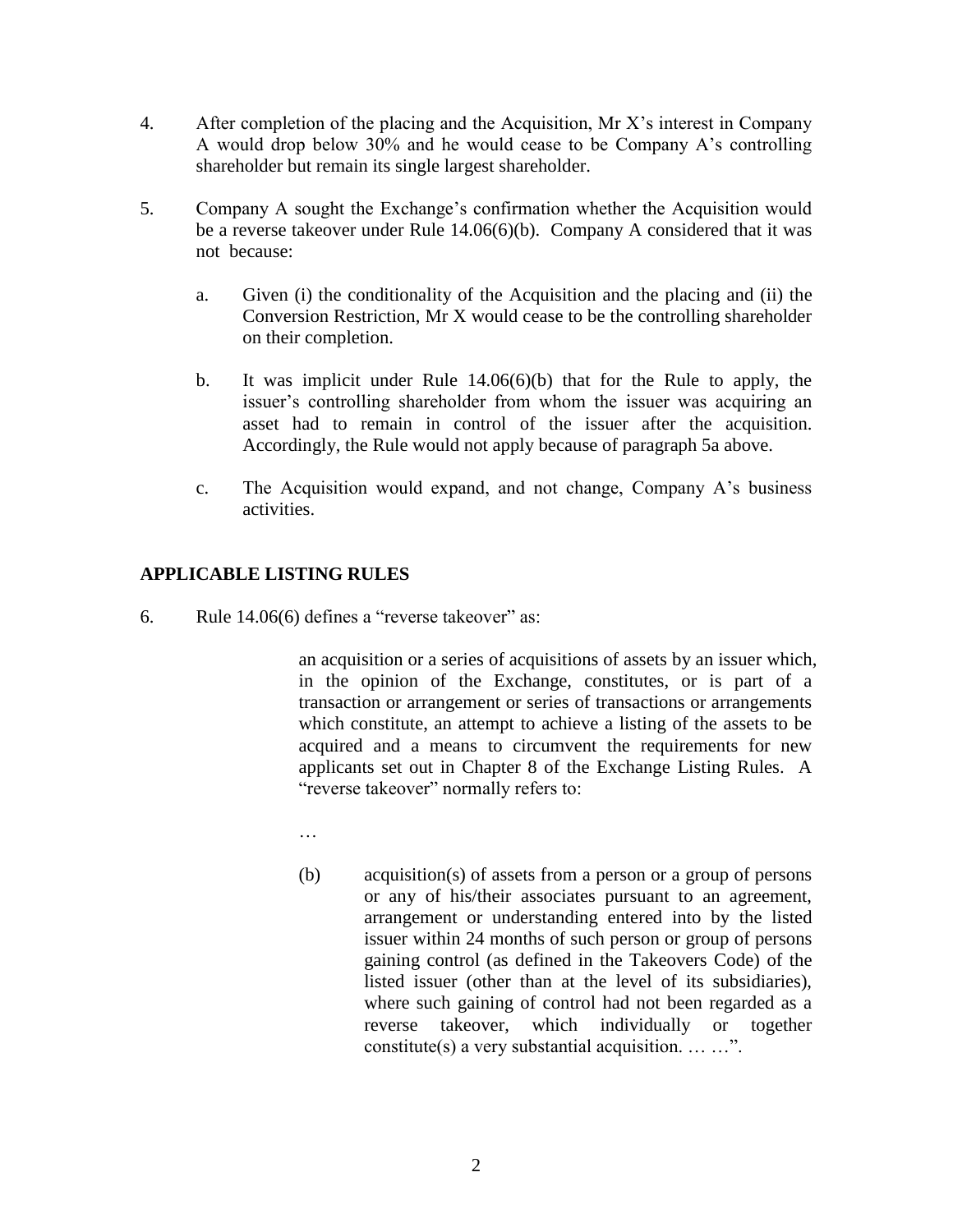(Rule 14.06(6) (now Rule 14.06B) was amended on 1 October 2019. See Note 1 below.)

# **ANALYSIS**

- 7. Rule 14.06(6) seeks to prevent circumvention of the new listing requirements. Its introductory paragraph defines "reverse takeover" as an acquisition or a series of acquisitions which represents, in the Exchange's opinion, an attempt to (i) list the assets to be acquired and (ii) circumvent the new listing requirements. Rules 14.06(6)(a) and (b) provide bright line tests which apply to two specific forms of reverse takeover. They are not meant to be exhaustive.
- 8. Sub-rule (b) applies if (i) an issuer's acquisition(s) of assets constitute(s) a very substantial acquisition; and (ii) the assets were acquired from the incoming controlling shareholder within 24 months after his gaining control of the issuer (as defined under the Takeovers Code).
- 9. The Exchange considered that the Acquisition would be a reverse takeover under Rule  $14.06(6)(b)$  because it:
	- a. would take place within 24 months after Mr X's gaining of control of Company A (as defined under the Takeovers Code); and
	- b. was a very substantial acquisition.
- 10. Company A submitted that for Rule 14.06(6)(b) to apply, Mr X had to remain in control of Company A after the Acquisition. The Exchange disagreed. Rule 14.06(6)(b) is a bright line test and both conditions specified in the Rule were met. The fact that Mr X would cease to be Company A's controlling shareholder on completion was irrelevant.

## **CONCLUSION**

11. Rule 14.06(6)(b) would apply to the proposed Acquisition.

### *Notes*

- *1 The reverse takeover Rules were amended on 1 October 2019. Under the new Rule 14.06B (which incorporates former Rule 14.06(6) with certain modifications),* 
	- *A "reverse takeover" is defined as an acquisition or series of acquisitions by a listed issuer which, in the opinion of the Exchange, constitutes, or is part of*